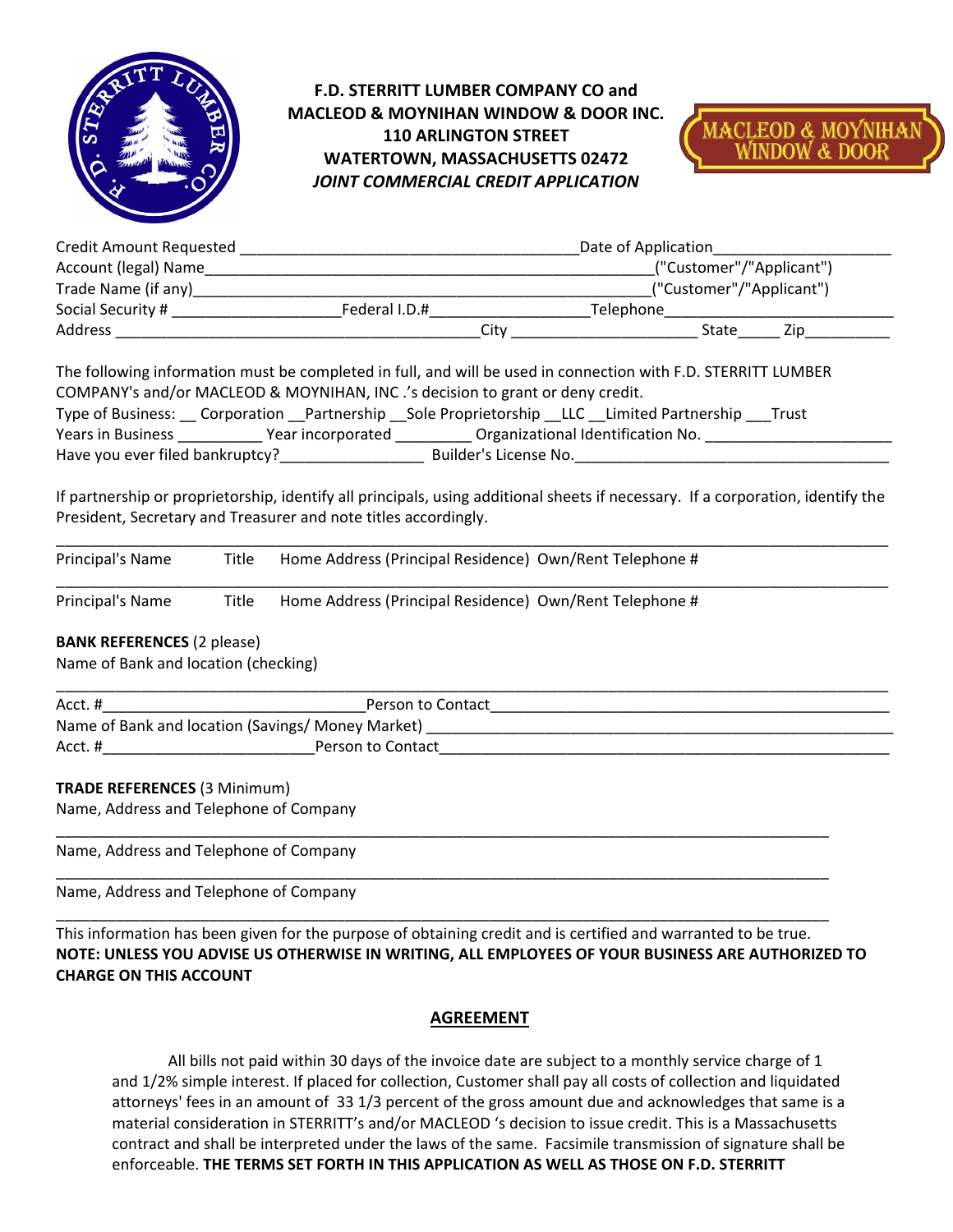**LUMBER COMPANY AND/OR MACLEOD & MOYNIHAN, INC.'S ("STERRITT AND/OR MACLEOD") RESPECTIVE INVOICES, DELIVERY RECEIPTS AND/OR STATEMENTS GOVERN ALL TRANSACTIONS BETWEEN THE PARTIES.** TERMS AND CONDITIONS SET FORTH IN ANY DOCUMENT SUPPLIED BY CUSTOMER SHALL BE NULL AND VOID AND ARE HEREBY SPECIFICALLY REJECTED.

Customer hereby grants STERRITT and/or MACLEOD a security interest in all goods and materials, and proceeds therefrom which it has or will purchase from STERRITT and/or MACLEOD ("Collateral") with all of the rights of a secured creditor under the UCC. The Customer irrevocably authorizes STERRITT and/or MACLEOD as its attorney-in fact to sign and file any UCC financing statement on their behalf. The undersigned acknowledges that STERRITT and/or MACLEOD reserves all other remedies in law and equity, and that all remedies set forth herein are cumulative thereto and agrees that the terms of this agreement are subject to change at any time at STERRITT and/or MACLEOD'S sole discretion. From time to time and without the undersigned's knowledge, STERRITT and/or MACLEOD and their respective agents, employees and attorneys may gather and use any and all financial and/or credit information relating to the business entity that is the subject of this application. The undersigned individual, recognizing that his or her credit history may be a factor in the evaluation of the credit history of Customer, authorizes the obtaining and use of personal consumer credit bureau reports on the undersigned individual at STERRITT and/or MACLEOD and their respective agents, employees and attorney's sole discretion, and hereby indemnifies and shall hold harmless STERRITT and/or MACLEOD from any loss, claim and/or costs resulting from same. I/We agree that STERRITT and/or MACLEOD may provide any such credit information to others without my/our prior consent. The invalidation of any part hereof shall not act as an invalidation of the whole hereof and all not invalidated parts shall be enforceable.

*THE UNDERSIGNED ACKNOWLEDGES THAT ONLY A CONTRACT SIGNED OR RATIFIED IN WRITING BY THE CURRENT SECRETARY OF F.D. STERRITT LUMBER COMPANY AND/OR MACLEOD & MOYNIHAN, INC. AS LISTED ON THE RECORDS AT THE SECRETARY OF STATE OFFICE OF CORPORATION ARE BINDING UPON F.D. STERRITT LUMBER COMPANY AND/OR MACLEOD & MOYNIHAN, INC.* 

THE UNDERSIGNED ACKNOWLEDGES THAT EACH OF THE ABOVE REPRESENTATIONS, COVENANTS, AND WAIVERS HAVE BEEN KNOWINGLY AND VOLUNTARILY MADE AND THAT EACH IS A MATERIAL FACTOR IN STERRITT and/or MACLEOD'S DECISION TO EXTEND CREDIT. WITNESS OUR HANDS AND SEALS.

Date Signature of person responsible for paying bill

\_\_\_\_\_\_\_\_\_\_\_ \_\_\_\_\_\_\_\_\_\_\_\_\_\_\_\_\_\_\_\_\_\_\_\_\_\_\_\_\_\_\_\_\_\_\_\_\_\_\_\_\_\_\_\_\_\_\_\_\_\_\_\_\_\_\_\_

\_\_\_\_\_\_\_\_\_\_\_ \_\_\_\_\_\_\_\_\_\_\_\_\_\_\_\_\_\_\_\_\_\_\_\_\_\_\_\_\_\_\_\_\_\_\_\_\_\_\_\_\_\_\_\_\_\_\_\_\_\_\_\_\_\_\_\_

Date Signature of person responsible for paying bill

# **UNCONDITIONAL PERSONAL GUARANTY OF COMMERCIAL OBLIGATIONS**

In consideration of the extension of credit by F.D. STERRITT LUMBER COMPANY AND/OR MACLEOD & MOYNIHAN, INC., to ("Customer"), and for other good and valuable consideration, the undersigned hereby agrees to personally pay all sums of money hereafter to become due from Customer, including, but not limited to, legal (as set forth above) and other costs of attempt to collect said sums from Customer and the undersigned, and interest on said sums. The personal joint and several liability of the undersigned is primary and shall not be affected by any discharge, extension of time, release of security, incorporation, merger, bankruptcy, transfer, reorganization or sale of Customer's business, acceptance of compromise or any other modification of the liability of the Customer, and shall not be dependent upon recourse to any remedies against the Customer, except that the undersigned shall receive credit for any sum received on Customer's account. THE UNDERSIGNED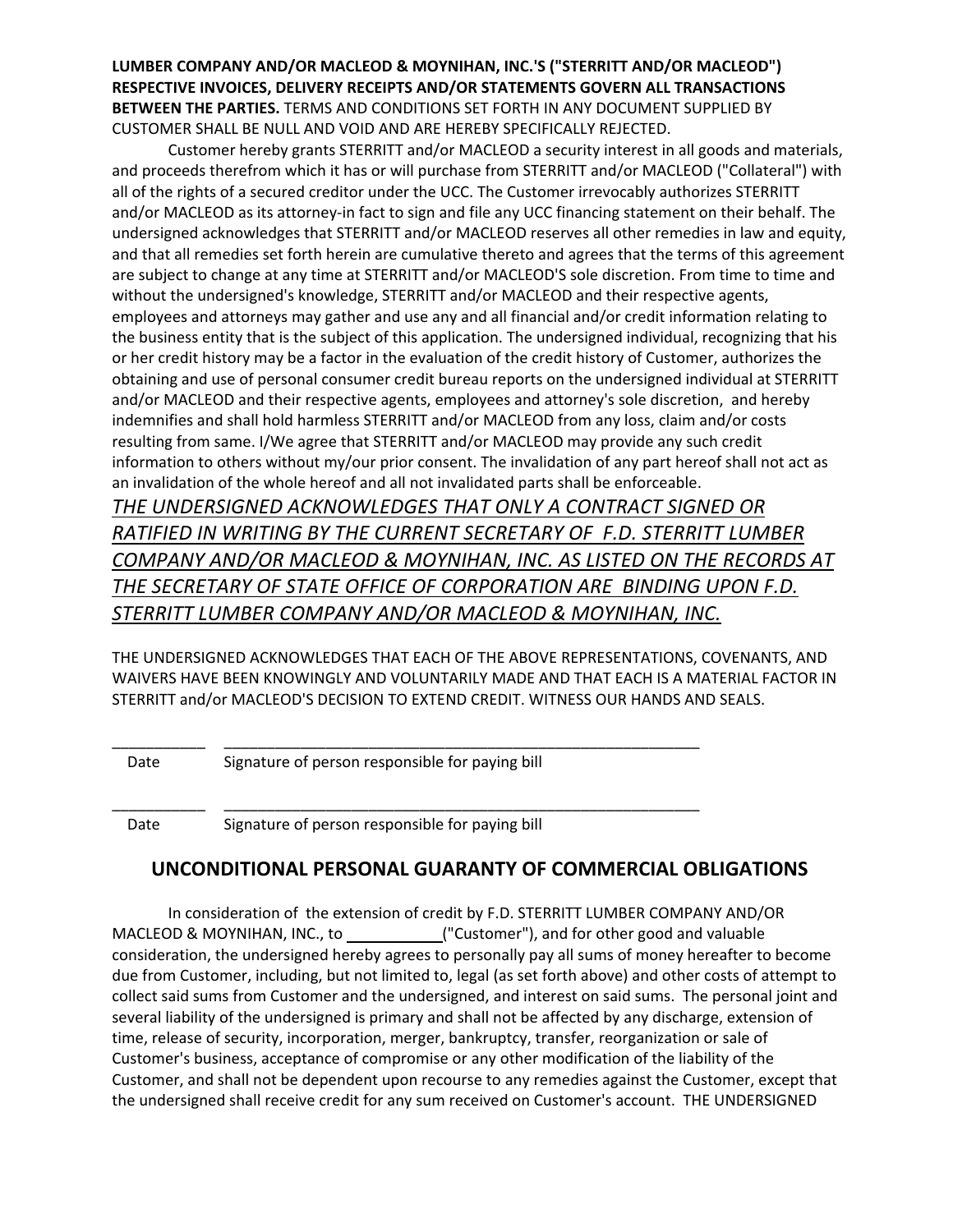HEREBY WAIVES ANY NOTICE OF CHANGES IN TERMS AND AMOUNT OF EXTENSION OF CREDIT TO THE CUSTOMER, AND WAIVES ANY RIGHTS OF SET-OFF, REDEMPTION AND COUNTERCLAIM WHICH MAY BE ALLEGED TO EXIST IN FAVOR OF CUSTOMER. THE UNDERSIGNED WAIVES ALL SURETY RIGHTS, RIGHTS TO PRESENTMENT, DEMAND AND NOTICE AND FURTHER WAIVES ALL RIGHTS OF AND CLAIMS TO HOMESTEAD PROTECTION WHETHER NOW EXISTING OR EXISTING IN THE FUTURE AND RECOGNIZES THAT THIS GUARANTY IS A PERSONAL UNCONDITIONAL LIABILITY. THE UNDERSIGNED HEREBY WAIVES HIS/HER/ITS RIGHT TO A TRIAL BY JURY.

 This agreement is intended to cover a running account or accounts by the Customer and will remain in full force and effect, until 14 days after withdrawal by writing sent by registered mail, return receipt requested and received at the above address. Such withdrawal shall be effective prospectively only, 14 days after receipt of same prior to the expiration of said withdrawal. No rights against the undersigned are waived by failure to exercise any rights against the Customer upon his/her/its default. The undersigned hereby agrees to pay any and all of said sums, together with all costs and including reasonable attorneys fees incurred in enforcing this agreement. This is a Massachusetts contract and shall be interpreted under its laws. The undersigned hereby submits to the personal jurisdiction of Massachusetts and further agrees that any litigation brought against STERRITT and/or MACLEOD must be brought in a Massachusetts State Court. EACH OF THE ABOVE REPRESENTATIONS, COVENANTS, AND WAIVERS HAVE BEEN KNOWINGLY AND VOLUNTARILY MADE AND THAT EACH IS A MATERIAL FACTOR IN STERRITT and/or MACLEOD'S DECISION TO EXTEND CREDIT. THE UNDERSIGNED ACKNOWLEDGES READING AND FULLY UNDERSTANDING EACH OF THE TERMS AND CONDITIONS SET FORTH HEREIN AND SIGNS THIS GUARANTY KNOWINGLY AND VOLUNTARILY. The undersigned hereby authorizes STERRITT and/or MACLEOD, and their respective agents, employees and attorneys to gather and use any and all financial and/or credit information, consumer or otherwise, from time to time without the undersigned's knowledge at STERRITT and/or MACLEOD's sole discretion. I/We agree that STERRITT and/or MACLEOD may provide any such credit information to others without my/our prior consent. The invalidation of any part hereof shall not act as an invalidation of the whole hereof and all not invalidated parts shall be enforceable. The undersigned acknowledges receipt of a copy of this agreement. Witness my/our hand(s) and seal(s) this  $\frac{1}{\frac{1}{2}}$  day of  $\frac{1}{\frac{1}{2}}$  20  $\frac{1}{\frac{1}{2}}$ .

(USE NO TITLES WHEN SIGNING Use of Title shall not negate individual and the contract of the contract of the contract of the contract of the contract of the contract of the contract of the contract of the contract of the contract of the contract of the contract of the cont liability)

(individually)

\_\_\_\_\_\_\_\_\_\_\_\_\_\_\_\_\_\_\_\_\_\_\_\_\_\_\_\_\_\_\_\_\_\_\_\_\_\_\_\_\_\_\_\_\_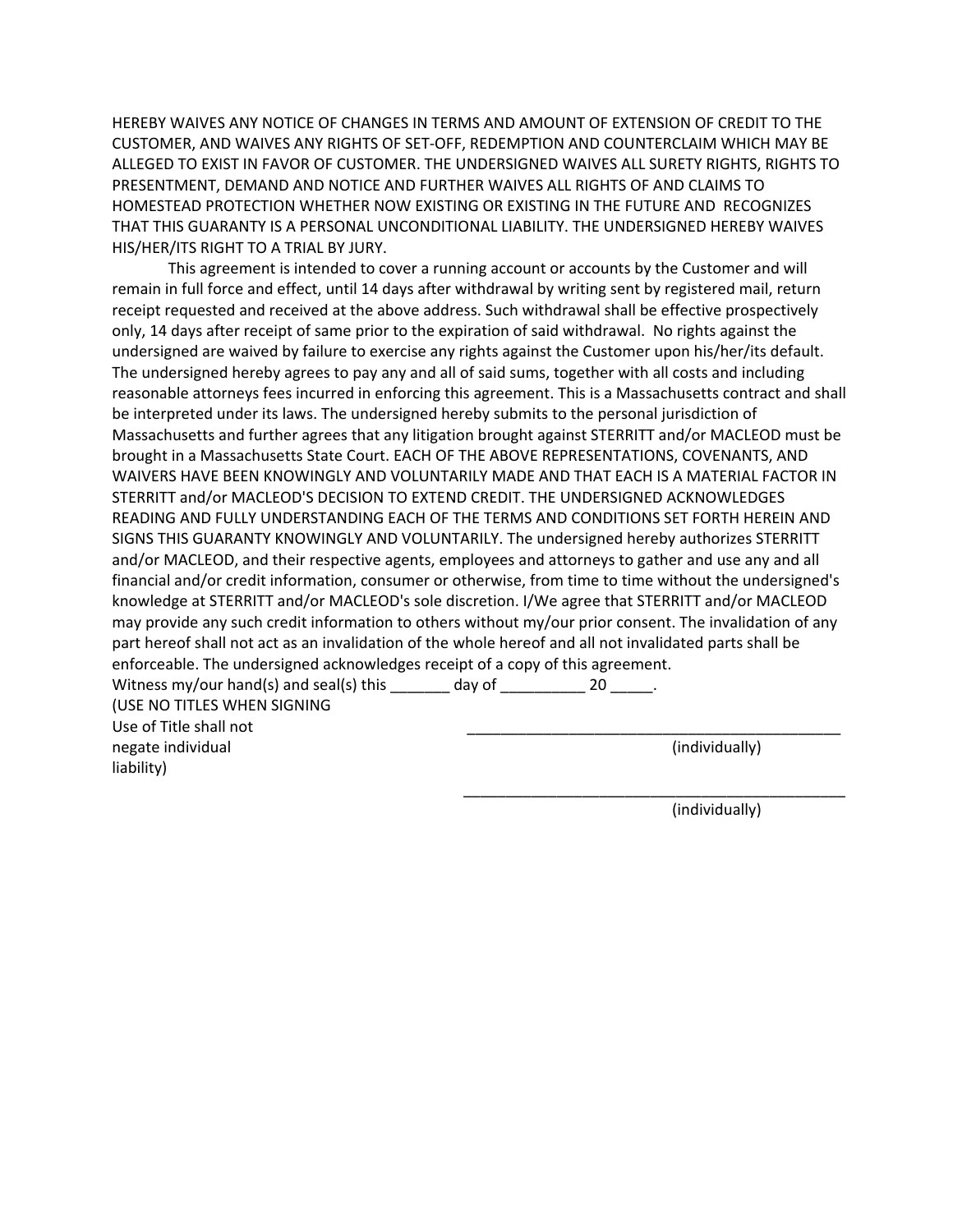#### TERMS AND CONDITIONS

Orders will only be accepted subject to F.D. STERRITT LUMBER COMPANY AND/OR MACLEOD & MOYNIHAN, INC.'S ("STERRITT and/or MACLEOD") ability to furnish and at STERRITT and/or MACLEOD'S price in effect at time of shipment. Any claims for defective materials shall be waived unless written notice of specific claims is given within 24 hours of shipping, delivery or pick-up to STERRITT and/or MACLEOD of the materials claimed to be defective. STERRITT and/or MACLEOD is not liable for any back charges claimed by you due to delays in shipment. Claims within 24 hours of shipping, delivery or pick up for shortage in quantity shall be made in writing immediately; otherwise, any such claim shall be deemed to have been waived by you. Cancellations can be made only upon written consent of both you and STERRITT and/or MACLEOD, except that STERRITT and/or MACLEOD reserves the right to cancel in the event of a strike, fire, and any other cause beyond STERRITT and/or MACLEOD'S control that effects STERRITT and/or MACLEOD'S ability to deliver materials or STERRITT and/or MACLEOD'S scheduled delivery. STERRITT and/or MACLEOD cannot consent to cancellation of goods made-toorder which are in process or completed. Unless otherwise noted on any invoice, all amounts are due and payable within thirty (30) days of date of invoice. STERRITT and/or MACLEOD reserves the right to make all outstanding invoices immediately due from you if STERRITT and/or MACLEOD has reason to believe your financial condition has changed or if you have failed to timely pay any of STERRITT and/or MACLEOD'S invoices. In the event that STERRITT and/or MACLEOD makes delivery to a site designated by the Customer and no one is present to accept delivery thereof, Customer agrees that the agent, representative or employee delivering same, may initial the invoice to evidence delivery and Customer acknowledges receipt thereof. Title in all goods sold remains with STERRITT and/or MACLEOD until the goods are paid in full. Customer authorizes and consents to STERRITT and/or MACLEOD's obtaining a prejudgment writ of replevin in the event payment is not made in accordance with the established credit terms. At the request of STERRITT and/or MACLEOD, Customer shall assemble the collateral at a place and time designated by STERRITT and/or MACLEOD. Customer agrees that STERRITT and/or MACLEOD may assign or sell their respective rights to recover payment arising from or related to Customer's purchase from STERRITT and/or MACLEOD. The Customer may not assign any rights or obligations. THE CUSTOMER AGREES THAT STERRITT and/or MACLEOD SHALL NOT BE LIABLE FOR CONSEQUENTIAL OR INCIDENTAL DAMAGES. THE CUSTOMER HEREBY: (1) WAIVES ALL RIGHT TO TRIAL BY JURY; (2) IS SUBJECT TO THE PERSONAL JURISDICTION OF THE COURTS OF MASSACHUSETTS; (3) AGREES THAT ANY LITIGATION BROUGHT AGAINST STERRITT and/or MACLEOD MUST BE BROUGHT IN A STATE COURT OF MASSACHUSETTS HAVING PROPER VENUE; (4) WAIVES ALL RIGHTS OF SET OFF AND COUNTERCLAIM; AND (5) WAIVES ALL CLAIM TO HOMESTEAD PROTECTIONS, EXEMPTIONS AND/OR EXCLUSIONS WHETHER EXISTING NOW OR IN THE FUTURE. STERRITT AND MACLEOD HEREBY DISCLAIMS ANY IMPLIED WARRANTIES OF FITNESS AND OF MERCHANTABILITY OF ANY OF THE GOODS AND SERVICES WHICH IT PROVIDES TO THE BUYER. IN ADDITION, STERRITT AND MACLEOD HEREBY DISCLAIMS THE IMPLIED WARRANTY OF HABITABILITY AND ANY OTHER EXPRESS OR IMPLIED WARRANTIES NOT SET FORTH HEREIN. STERRITT AND MACLEOD MAKE NO EXPRESS WARRANTIES BEYOND THE DESCRIPTION OF THE MATERIALS AND BUYER AGREES THAT STERRITT AND MACLEOD SHALL NOT BE LIABLE FOR CONSEQUENTIAL AND INCIDENTAL DAMAGES ARISING FROM SERVICES RENDERED AND/OR MATERIALS PROVIDED. **THESE TERMS AND CONDITIONS ARE IN ADDITION TO AND SUPPLEMENT THOSE SET FORTH IN THE CREDIT APPLICATION.** 

Note: The Federal Equal Credit Opportunity Act prohibits creditors from discriminating against credit applicants on the basis of race, color, religion, national origin, sex, marital status, age (providing the applicant has capacity to enter into a binding contract) because all or part of the applicant's income derives from any public assistance program; or because the applicant has in good faith exercised any right under the Consumer Protection Act. The Federal Agency that administers compliance with this law concerning credit is the Federal Trade Commission.